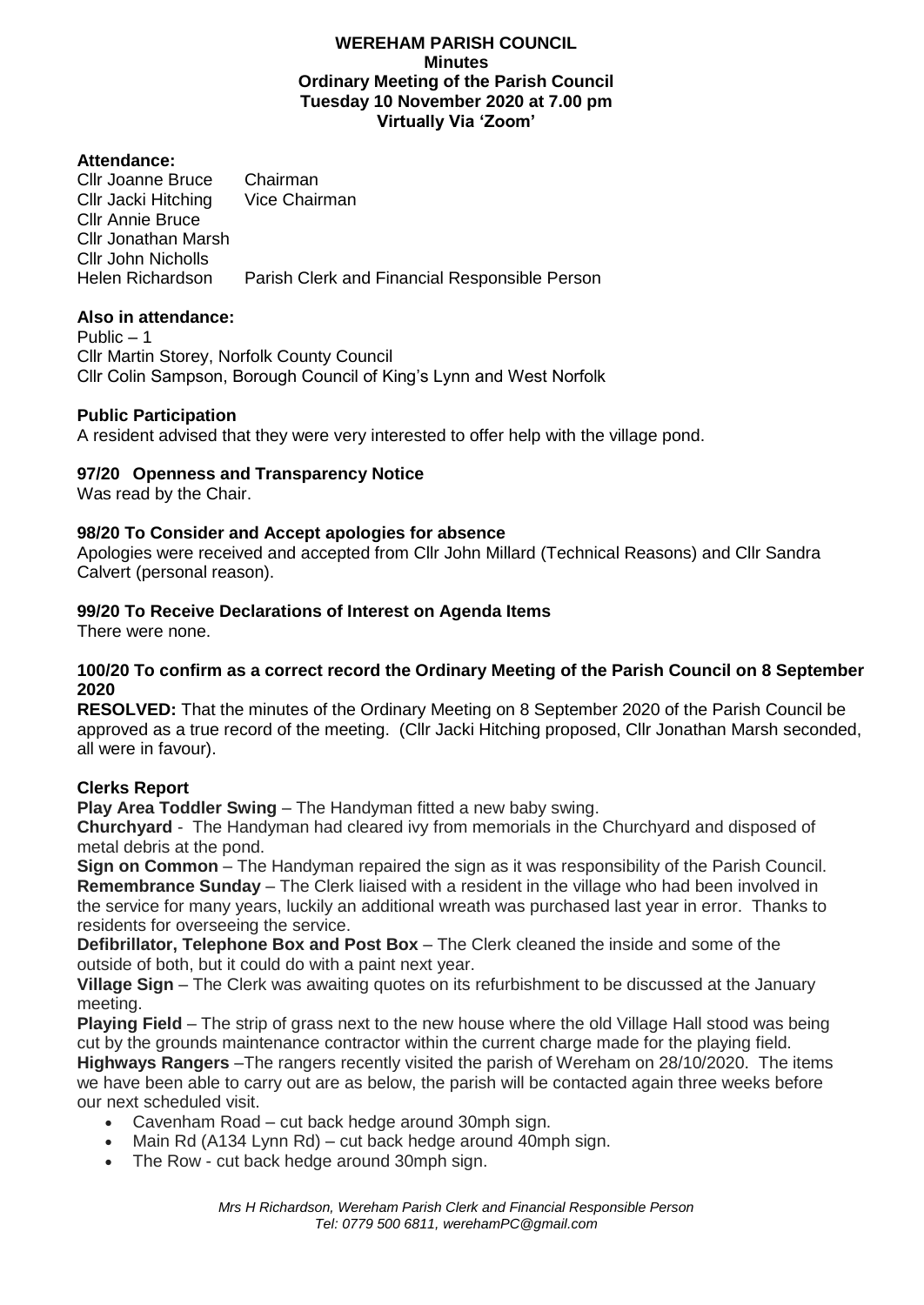- Flegg Green Road cut back foliage around 30mph and 40mph and back to back signs.
- Main Road cut conifers back around Village sign.
- Lime Kiln Road junction tree obstructing view. Reported by member of public as a near miss. Cut back branches.
- School Road cut back bush.

**Email from External Auditor November 2020 – Resolve of Annual Accounts - NO0504: Receipt of documents – notification of exempt status, 2020**. This is an automated message to notify you that we have received and logged the notification of exempt status for the year ended 31 March 2020 submitted to us for Wereham Parish Council. By notifying us that Wereham Parish Council has claimed exemption there is no review to be performed and consequently no auditor certificate and report, or any other closure documentation, will be issued by us for this reporting year.

# **Planning Applications Received for Comments In-between Meetings**

20/01315/LDP 3m x 2m extension to existing summer house located in the rear garden at Kiem, School Lane Wereham King's Lynn Norfolk PE33 9AW – No comments returned.

# **Planning Decisions Received**

**20/01198/F** Wereham R G Produce New College Farm College Road Wissington Wereham KINGS LYNN Norfolk PE33 9AZ - Agricultural potato chitting store Application Permitted 9 October 2020 Delegated Decision

**20/01294/LB** Wereham The Cottage Church Road Wereham King's Lynn Norfolk PE33 9AP - Listed building application to re-open an original window which has previously been bricked up Application Permitted 12 October 2020 Delegated Decision

**20/01315/LDP** Wereham Kiem School Lane Wereham King's Lynn Norfolk PE33 9AW - 3m x 2m extension to existing summer house located in the rear garden Application Withdrawn 26 October 2020 Withdrawn Application

# **101/20 To Note Receipt of CIL Money**

The Council noted they had received £3028 CIL money had been received by a development at Flegg Green. The money could be used for Infrastructure work in the village.

A Councillor raised that the Parochial Church Council (PCC) had a serious issue with cash flow with a shortfall of £4k as they had been unable to hold their usual fundraising events in the year due to covid. The Councillor agreed to advise the PCC to submit a grant application to the Council and it would be added to the January meeting agenda.

## **102/20 To Approve Costs in Relation to Movement of Goalpost to the Rear of the Playing Field; Resurfacing of Play Area Matting and Purchase of Play Equipment for Older Children on Playing Field – 'Bird Nest Swing'**

There had been £10k Non-Domestic Rates Funding from the Borough Council, £750 Borough Council Open Space Funding and £7k the Parish Council had saved. The Council had received quotes from three companies in regard to wetpour or fibrefall flooring for the play area; a new bird nest swing with flooring and movement of the goalpost to the back of the playing field. Approvals had been received by Heygates Mill in regard to the movement of the goal post and Planning had confirmed no planning application was required.

The Chair proposed that as another company had been found by the Clerk but unable to confirm a quote until the end of November, that the Parish Council should agree a quote from the ones received on the understanding that should the additional company provide a comparable quote on cost and quality it would be considered on email further, but the project of movement of the goalpost, new bird nest swing and flooring for the play area be resolved as approved.

The additional company proposed covering over the tiles in place at the play area but the Council wished to understand how it might guarantee the workmanship in the long term and insurance back it, the Council also wished to know how the edge would be retained. The Clerk agreed to forward the questions and ask that references be required for this type of work.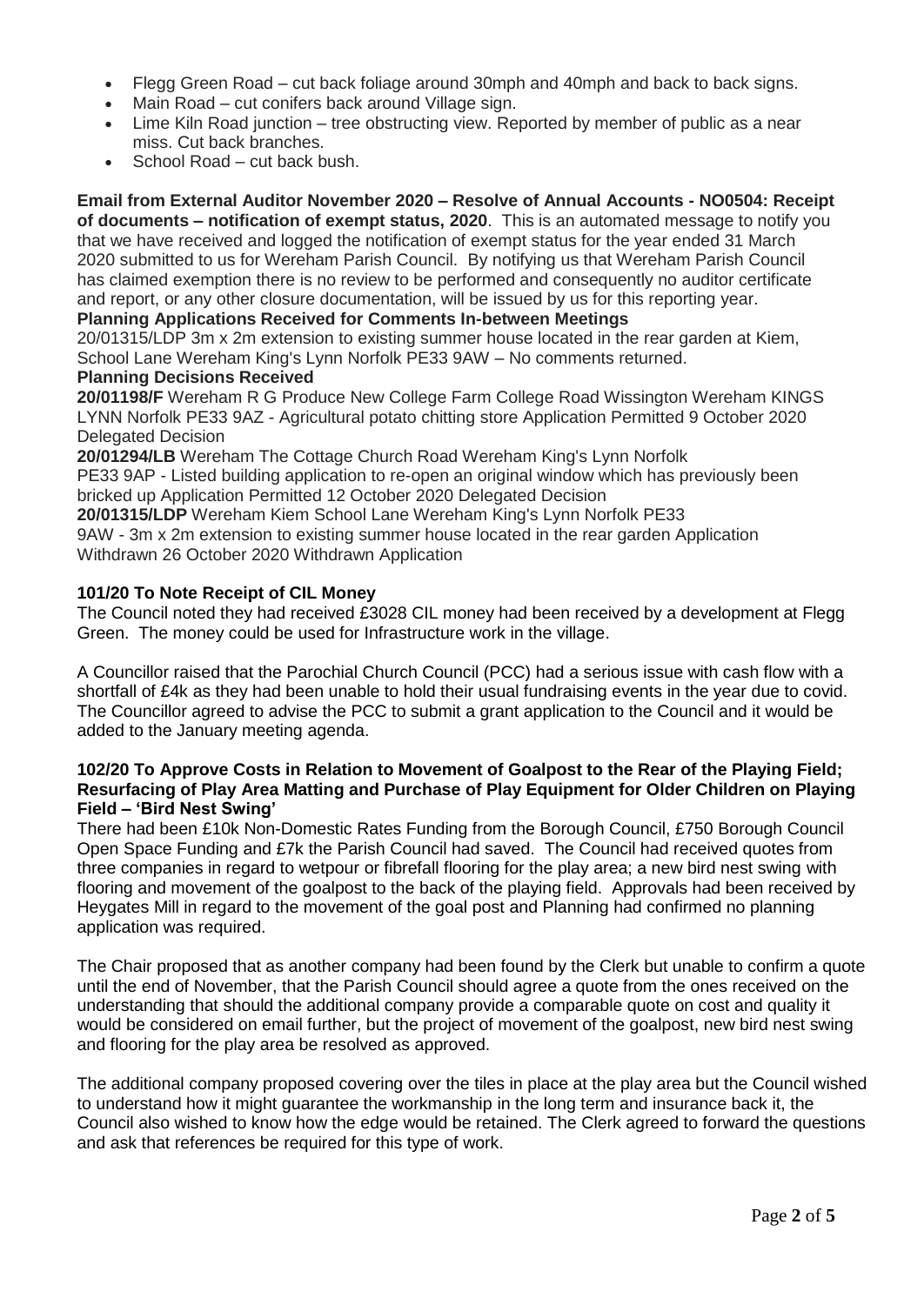The Chair shared that the cheapest quote had been received from Fenland Leisure as a total cost of £14,321 which included new Fibrefall flooring for the current equipment and removal of tiles including disposal; installation of a new Bird Nest Swing with flooring to match the play area to go in the place of the goalpost, and movement of the Multi-Football and Basketball equipment to the rear of the playing field in the centre of the hedgerow line.

**RESOLVED:** That the flooring replacement, new bird nest swing with flooring and moving the goal post be approved as presented with Fenland Leisure at a total cost of £14,321 excluding VAT, unless a further quote is received from additional company to cover over the tiles to be approved on email and questions answered satisfactory. (Cllr Jonathan Marsh proposed, Cllr John Nicholls seconded, all were in favour).

# **103/20 To Discuss and Approve Any Costs or Action in Relation to the Pond, Dredging and Drainage**

Norfolk County Council (NCC) had come to the village around a year ago, there had been camera investigations in the system following flooding at the George and Dragon Pub in 2017. NCC believed the issue had been caused by the pond where the water comes down Church Road ending up on the highway which flowed into their drain which went into the pond and backed up when the pond water was covering it. They had suggested dredging the pond to lower the pond level to uncover the pipe in question. The Clerk had received estimated on work that would be involved in dredging the pond and it would be £7.5k upwards depending on how safe the water, soil and fish were following testing.

The Council following discussion felt that it Highways responsibility to get rid of rain water and drainage from the Highway and that the run off of water into the pond was harmful to the fish, planting and environment where oxygenation was always a challenge.

The Council wished to respond to Highways and query who would have given Highways permission to provide a run off from the Highway into the pond and if it is their pipe which is under water level why was it laid at this height. The Council felt that by dredging the pond it would make it deeper but it would not however change the height of the water unless pond boards were removed which would result in the same issues with the matting that was installed by Highways and a health and safety issue and results in the village pond that was within a conservation area to look a mess after a lot of parish funds and time has been spent to improve the whole area. They also felt that as farmers were not allowed to let run off into the water system why was Highways allowed to do this. The Parish Council also wished to request that Highways remove the pipes that are running into the pond and realign them into the mains drainage system. The Parish Council had mentioned a number of times to Highways that the Parish Council had paid a large amount of money to have the matting put down on the pond edge and when we asked for edging to be resolved the contractors cut it back too far so the water level has to be maintained to cover it. The Parish Council felt that until they finish the work that was done any risk at the pond would be their liability. The Clerk agreed to forward the response to the Highways team.

A Councillor believed that when work was done to the Highway many years ago it had been redirected near to the Churchyard wall which had caused a kink and they believed it caused water not to flow correctly with collection of debris.

The Clerk agreed to get quotes for a floatation device for the pond to be discussed at the January meeting.

# **104/20 To Discuss Re-Wilding of Open Space Areas of the Village**

Volunteers would be needed for this project in order for it be successful, the Council could save on money in the Grounds Maintenance contract. Permission maybe needed from NCC in regard to land in front of the village hall. The Clerk agreed to ask CGM if they could quote for this alternative approach, and other checks and Cllr John Nicholls agreed to discuss with the PCC.

# **105/20 To Discuss and Approve Village Gates Project for the Village 2021/22 / Parish Partnership Funding 2021/22**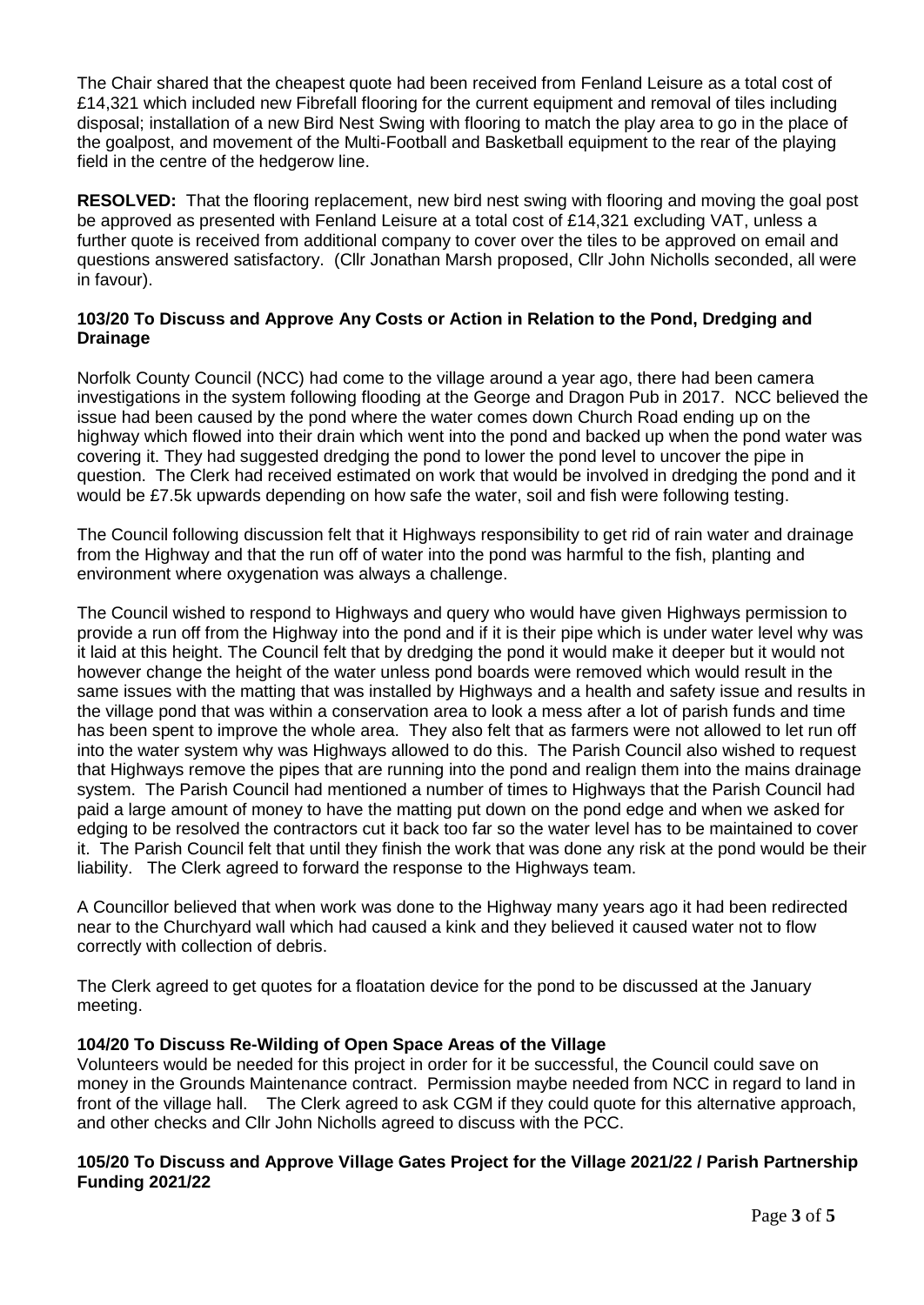The Council felt that it was not right to progress any installation of village gates, but it was agreed for all to think about alternative ways of marking the entrances to the village.

## **106/20 To Discuss and Approve Defibrillator Four Year Membership from March 2021**

The cost of the annual fee was £195 excluding VAT. The Clerk agreed to ask the Community Heartbeat Trust if they were able to provide online training and if so to publicise to understand interest for users of the hall and residents in the village.

**RESOLVED:** That the costs of a four-year membership for the Defibrillator from March 2021 be approved as presented. (Cllr Jo Bruce proposed, Cllr Jackie Hitching seconded, all were in favour).

### **107/20 To Approve Handyman time to remove Ivy from Church Wall**

**RESOLVED:** That the Handyman be approved to spend three hours to remove ivy from the Churchyard wall. (Cllr Jackie Hitching proposed, Cllr John Nicholls seconded, all were in favour).

## **108/20 To Receive Bi-Monthly Village Inspection Report from the Clerk and Any Associated Costs of Work Needed**

The Clerk would conduct this and circulate results on email and take action on anything urgent.

## **109/20 To Discuss Wereham Parish Council Action Plan 2020/21 and Amend where appropriate**

It was agreed adopt the action sheet in order to monitoring projects contained within the budget through the year. The Clerk would amend through the year as necessary.

#### **110/20 To Discuss and Approve Any Amendments to the Draft Budget and Precept 2021/22**

The Council agreed to look at the budget over the next two months up until when it required approval at the January meeting. The CIL money received would be added to the forecast.

## **111/20 To Approve Adoption of a Communications Protocol**

**RESOLVED:** That the Communications Protocol adoption be approved as presented. (Cllr Jackie Hitching proposed, Cllr John Nicholls seconded, all were in favour).

#### **112/20 To Approve Revisions of the Equality Policy**

**RESOLVED:** That the revisions to the Equality Policy be approved as presented. (Cllr Jackie Hitching proposed, Cllr John Nicholls seconded, all were in favour).

#### **113/20 To Approve Revisions of the Grant Policy and Procedure**

**RESOLVED:** That the revisions to the Grant Policy and Procedure be approved as presented. (Cllr Jackie Hitching proposed, Cllr John Nicholls seconded, all were in favour).

#### **114/20 To Approve Adoption of the NALC Model Financial Regulations**

**RESOLVED:** That the NALC Model Financial Regulations be adopted as presented. (Cllr Jackie Hitching proposed, Cllr John Nicholls seconded, all were in favour).

#### **115/20 To Discuss Quality Council Award Scheme**

The Council agreed for the Clerk to continue to progress the work required.

#### **116/20 To Approve Payments to date and Quarter 2 Bank Reconciliation**

|                                  | Cheque No.  | <b>NET</b> |        | <b>VAT</b> | <b>TOTAL</b> |
|----------------------------------|-------------|------------|--------|------------|--------------|
| Clerk Wages - September          | SO          |            | 236.90 | 0.00       | 236.90       |
| Clerk Wages - October            | SO          |            | 236.90 | 0.00       | 236.90       |
| HMRC Sept and Oct - PAYE         | <b>BACS</b> |            | 111.80 | 0.00       | 111.80       |
| <b>CGM - Grounds Maintenance</b> | <b>BACS</b> |            | 561.12 | 112.24     | 673.36       |
| SLCC - Membership Clerk          | <b>BACS</b> |            | 53.34  | 0.00       | 53.34        |
| <b>SLCC - Planning Webinar</b>   | <b>BACS</b> |            | 30.00  | 6.00       | 36.00        |